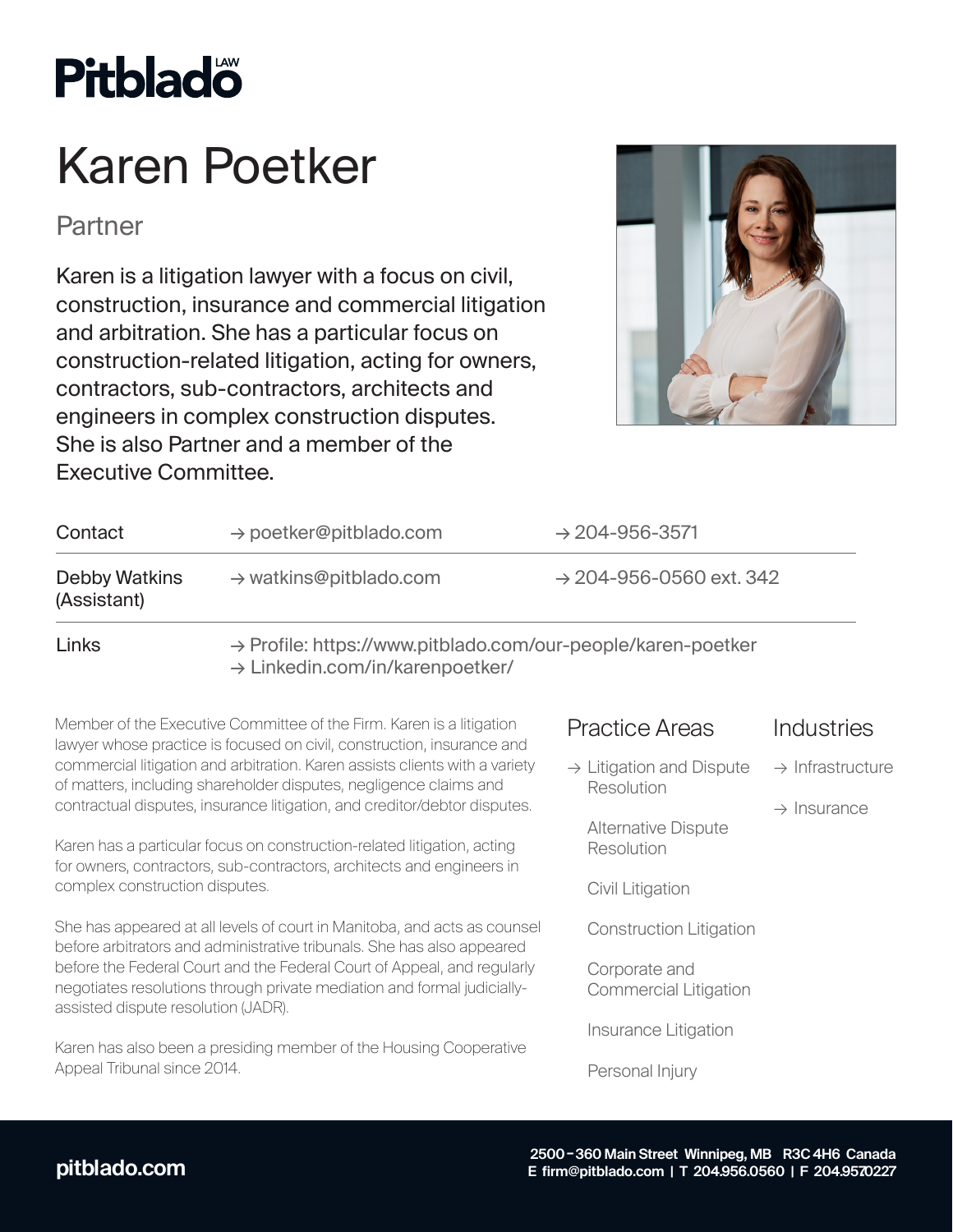

### Karen Poetker

**Partner** → poetker@pitblado.com  $\rightarrow$  204-956-3571



#### **Education**

Construction Law Certificate (Osgoode, 2021)

- Admitted to the Manitoba Bar, 2009
- LL.B., University of Manitoba, 2008
- M.A., Ryerson/York Universities, 2004
- B.A., University of Manitoba, 2001

#### Representative Work

*McCallister v. McCallister*, 2021 MBQB 156

*St. Boniface Warehousing Ltd. v. BBD Holdings Ltd.*, 2019 MBQB 181

*City of Portage la Prairie et al. v. Tower Engineering Group Limited Partnership et al.*, 2019 MBQB 4

*Embil v S Maric Construction Ltd. et al*, 2018 MBCA 68

| Memberships and Associations                                            | <b>Honours and Awards</b>                               |
|-------------------------------------------------------------------------|---------------------------------------------------------|
| Manitoba Bar Association, Construction subsection,<br>Present           | Wilson Moot Cup Participant, 2008                       |
| Manitoba Bar Association                                                | Solomon Greenberg Moot finalist, 2007                   |
|                                                                         | Max and Manly Isaacs Prize, 2006                        |
| Canadian Bar Association                                                | Ryerson Graduate Scholarship for academic excellence,   |
| Manitoba Bar Association, Civil Litigation subsection,<br>$2016 - 2017$ | $2002 - 2004$                                           |
|                                                                         | Dean's Honour List, University of Manitoba, 1997 - 2000 |